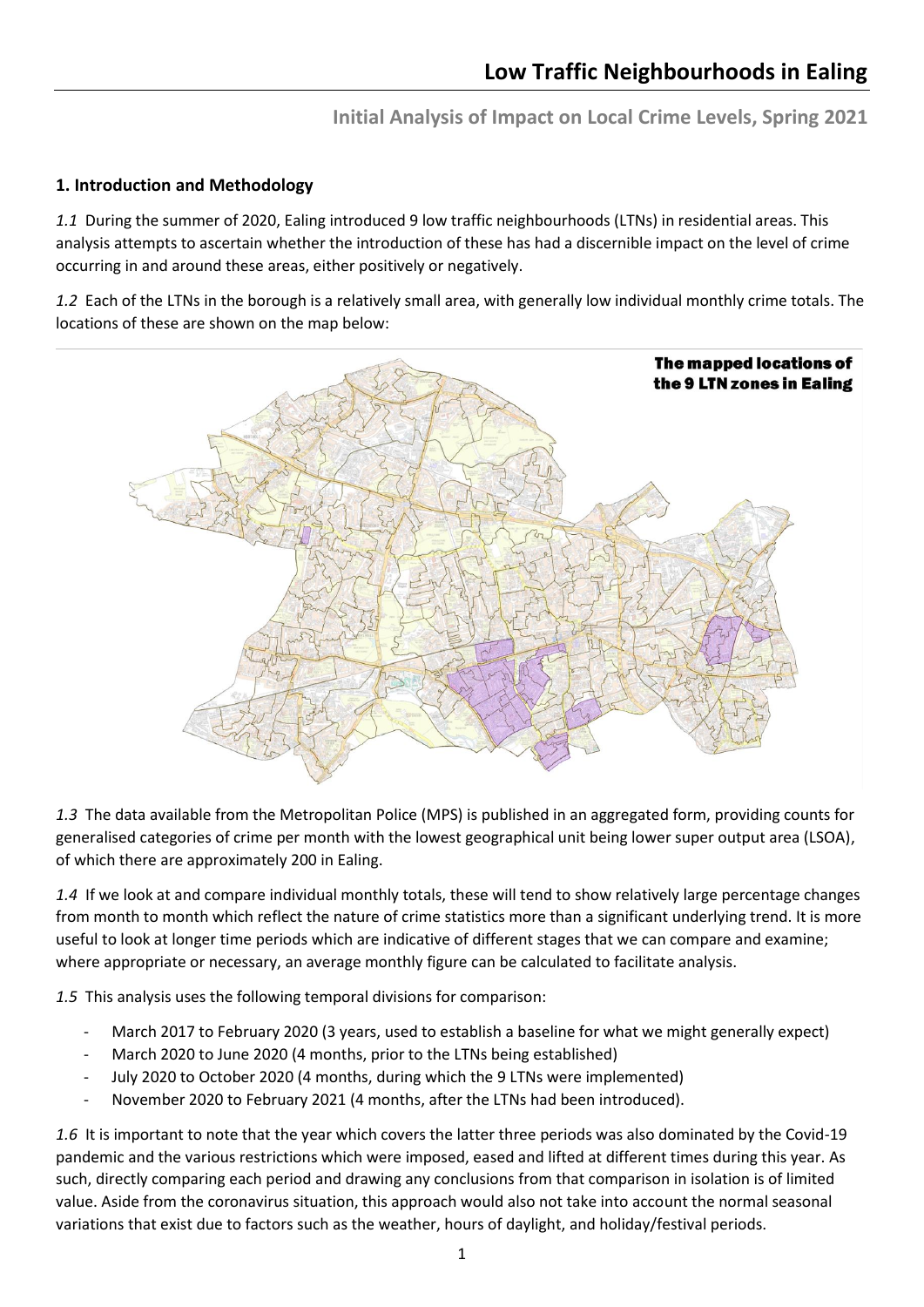*1.7* Given the low crime figures which occur in any single LTN (or LSOA), it makes sense for us to look at analysing as large a geographical area as possible in the first instance to determine if there has been a significant impact. If we look at individual areas, the small absolute figures will be prone to showing apparently dramatic percentage increases or decreases as a result of normal fluctuations in the numbers of incidents.

*1.8* To enable a meaningful analysis, the borough can be separated into two distinct types of location – specifically those areas in and around LTN zones, and the rest of the borough (i.e. those areas not in or around LTN zones).

*1.9* The neighbourhoods themselves do not fit neatly with the LSOA boundaries or any other official boundary. The map below shows the 'best fit' of LSOA areas with the LTN zones. It is necessary to do this in order to be able to look at and analyse the crime data as published by the MPS.



*1.10* The LSOAs shaded orange are those that are either mostly covered by LTN zones, or include all or most of an LTN zone. Together, these form the 'areas in and around the LTN zones' category as previously described. The remainder of the LSOAs form the 'rest of the borough' category.

*1.11* By comparing the volume of crime occurring within these two aggregated geographies for different time periods, we can begin the process of establishing whether there might be an impact on local crime levels as a result of the introduction of low traffic neighbourhoods, and what form that impact might take.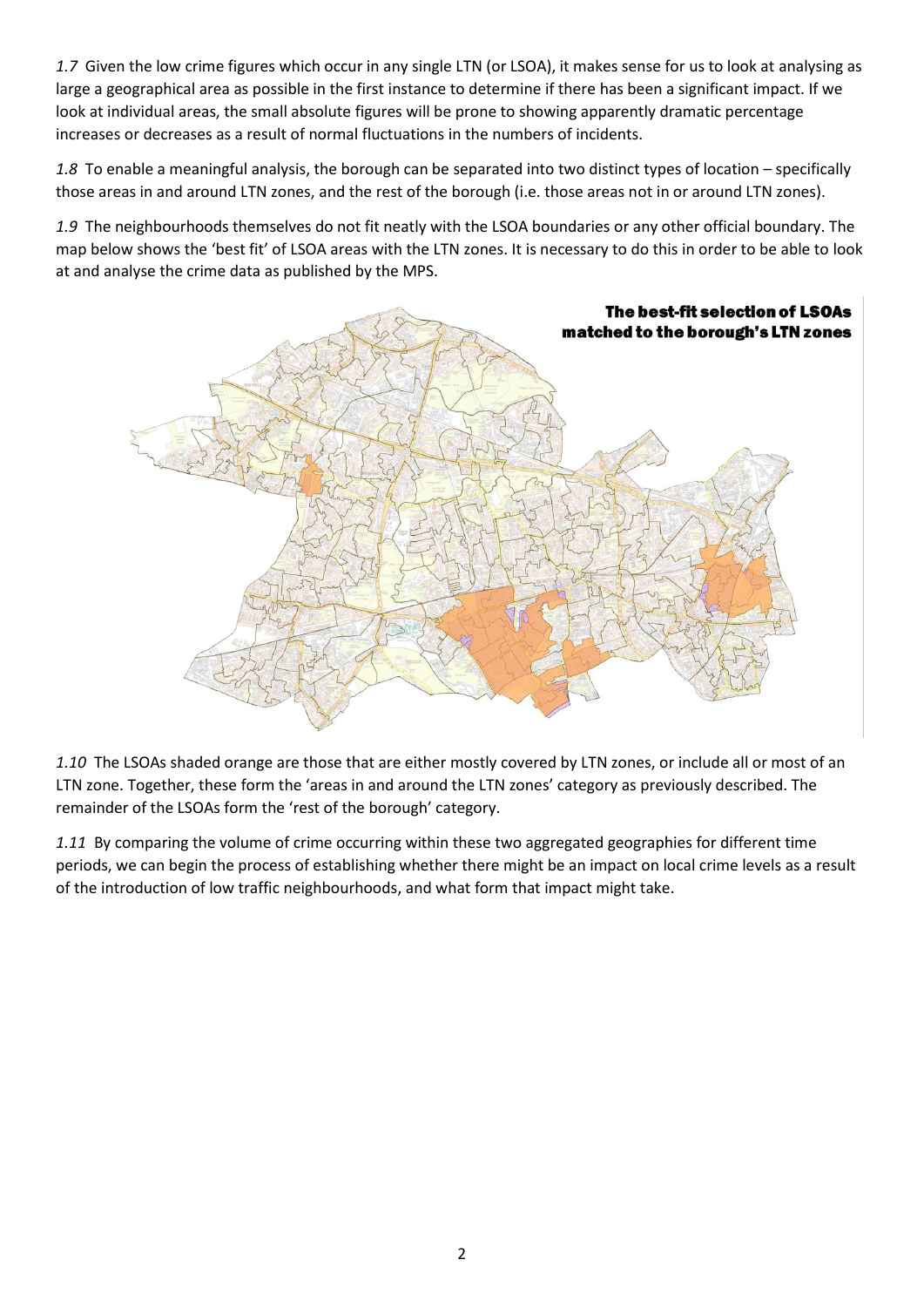## **2. Analytical Findings**

*2.1* Looking at the average incidents per month over the different time periods for the LTN and non-LTN areas, we see a very similar pattern in each. The graphs below show this data, broken down into all crimes (total notifiable offences, or TNOs) and anti-social behaviour (ASB) calls.





*2.2* The key observation here is the similarity in what has occurred in both LTN and non-LTN areas. The graphs above and below follow the same pattern. As mentioned before, this does not take seasonal variations or the impact of the Covid-19 situation into account, and in fact serves to highlight some of these factors.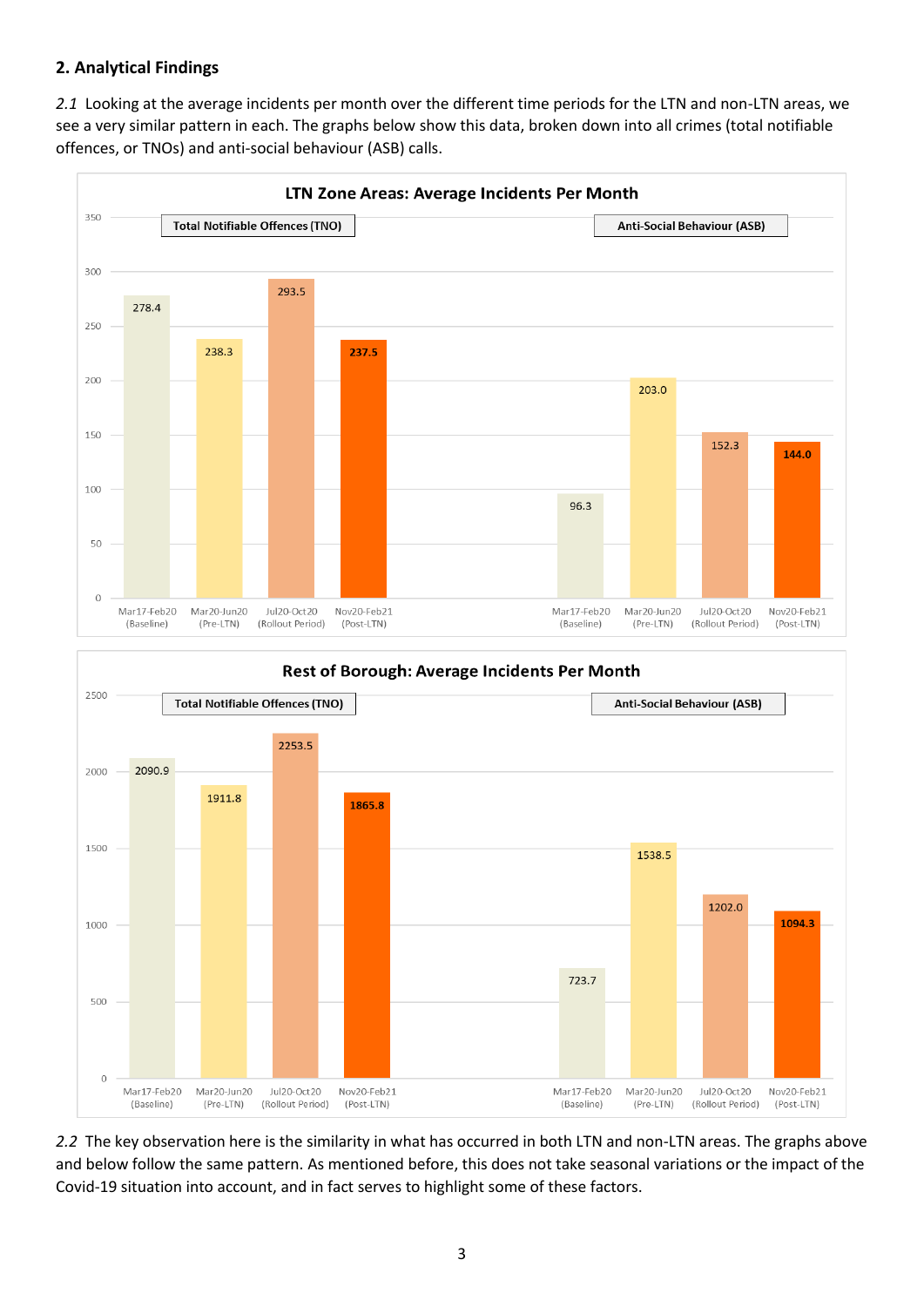*2.3* Of particular note is the large increase in ASB calls (on the right), most of which can be attributed to Covid related reports including lockdown breaches; this is particular prominent in the March-June period of 2020 where the levels for both areas saw an increase of over 100%.

*2.4* The trend in total crime (on the left) shows that levels fell during the first lockdown period, but then increased substantially during the late summer when lockdown was first eased and then removed. From November onwards, as restricted measures returned and when crime is often slightly lower (due in part to the colder weather and shorter days), the figures fell again.

*2.5* As a means of analysing and comparing the data more directly, excluding the effect of seasonal variations or pandemic measures as far as possible, it is useful to look at the proportion of incidents which occurred within the two types of area.

*2.6* If there is a clear change in the proportion of total borough crime occurring within the LTN areas, this would suggest that their implementation may be having an impact on crime in their locality. The graph below explores this possibility, again showing TNOs on the left and ASB on the right. A more detailed table is included as an appendix.



*2.7* Here, comparing the proportion of total crime within LTN zone areas over our four time periods, we can see that there is essentially very little change and certainly no clear trend.

*2.8* During the three-year 'baseline' period, 11.7% of Ealing's crime and anti-social behaviour took place in the areas that subsequently became LTN zone locations. During the latest four-month period looked at, these proportions were 11.3% (TNOs) and 11.6% (ASB).

## **3. Conclusion**

*3.1* There has not yet been enough time since the introduction of the low traffic neighbourhoods to draw any confident conclusions about their possible longer-term impact on crime, and the picture is made less clear by the unique and unusual nature of the past year.

*3.2* This analysis has tried to provide as robust an initial examination of the available data as possible, and the tentative suggestion at this stage would be that there does not appear to have been an obvious immediate impact on overall crime levels in locations where LTNs have been introduced.

*3.3* There is not yet enough data to reasonably examine the impacts in individual locations or on specific crime types, but this will become possible as more time passes and as the coronavirus situation becomes less dominant.